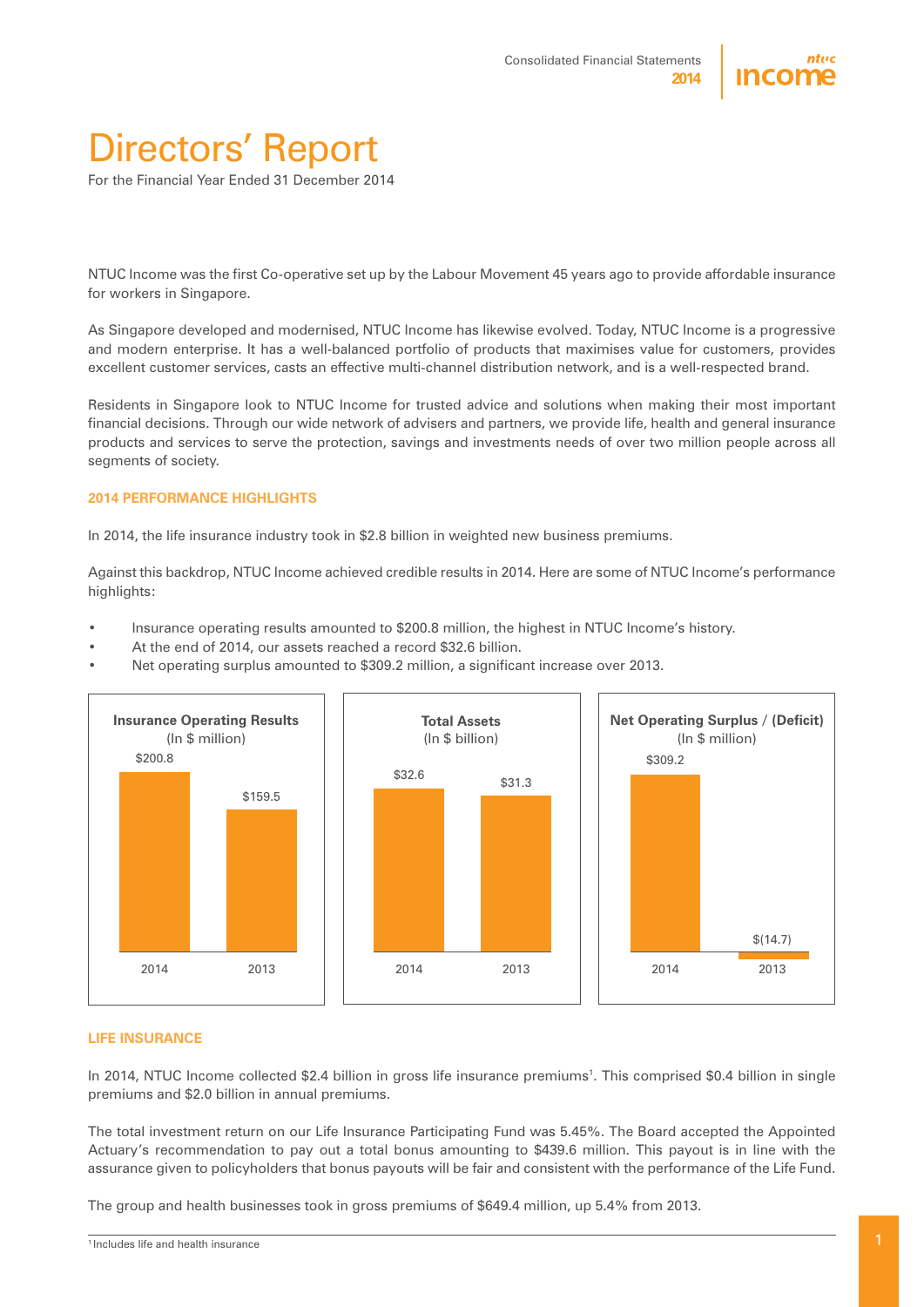

## Directors' Report

For the Financial Year Ended 31 December 2014

#### **GENERAL INSURANCE**

NTUC Income took in \$293.5 million in gross premiums for general insurance, a 3.9% decline over 2013. Gross premiums were impacted by the new regulations imposed by the government to curb vehicle growth in Singapore. Overall, however, the general insurance business registered an underwriting profit of \$92.1 million in 2014, an increase from \$26.8 million in 2013.

We continue to be a leading motor insurer in Singapore, covering roughly one in four vehicles. In 2014, for the sixth consecutive year, NTUC Income was able to achieve positive underwriting results in motor insurance.

Our motor insurance business was strengthened with a suite of game-changing initiatives. These included Orange Eye, a new mobile application that transforms a smart phone into an in-car camera; OrangeSafe, a free defensive riding course for NTUC Income's motorcycle insurance policyholders; and the Motor Service Centre (MSC), a onestop accident-reporting and damage-assessment centre to help our customers when they encounter a road accident. The MSC complements Orange Force, our round-the-clock accident response team, that provides assistance to customers at the scene of a road accident. The initiatives are designed to assist our customers, ensure their well being and reduce any inconvenience in the event of an accident.

#### **SHAREHOLDERS**

The Directors propose a dividend of 6.0% and a special dividend of 1.5% totaling 7.5% for the financial year ended 31 December 2014.

#### **OUR FINANCIAL STRENGTH AND CORPORATE GOVERNANCE**

Standard & Poor's financial strength rating of NTUC Income is AA-, supported by analysis that we have a very strong business network, a good investment portfolio with strong liquidity and a satisfactory operating performance.

In 2014, NTUC Income continued to maintain a healthy capital adequacy ratio of 285.0%.

NTUC Income continually reviews its processes and aligns its resources to optimise our operational effectiveness.

We embrace and practise the highest standards of corporate governance, transparency and disclosure, while expanding and deepening our capabilities towards becoming a higher-performing organisation.

#### **FULFILLING OUR SOCIAL PURPOSE**

As a social enterprise, NTUC Income is committed to making insurance affordable and accessible to all residents in Singapore. This includes insuring segments in our community who have typically been denied insurance.

In 2014, NTUC Income unveiled SpecialCare (Down Syndrome), the only policy in the market designed for children and young people with down syndrome. SpecialCare (Down Syndrome) followed SpecialCare (Autism), an insurance plan for children and youth with autism that was launched in 2013. People with autism and down syndrome were segments of our population who were previously uninsurable.

Also in 2014, through collaboration with the Ministry of Education (MOE), NTUC Income extended its Income Family Micro-Insurance Scheme (IFMIS) to benefit more low-income families with young children in Government or Government-aided primary schools.

IFMIS is a free insurance policy that pays out \$5,000 in the event that the main caregiver of low-income families with young children passes away or becomes totally and permanently disabled. It was launched in April 2010 to cover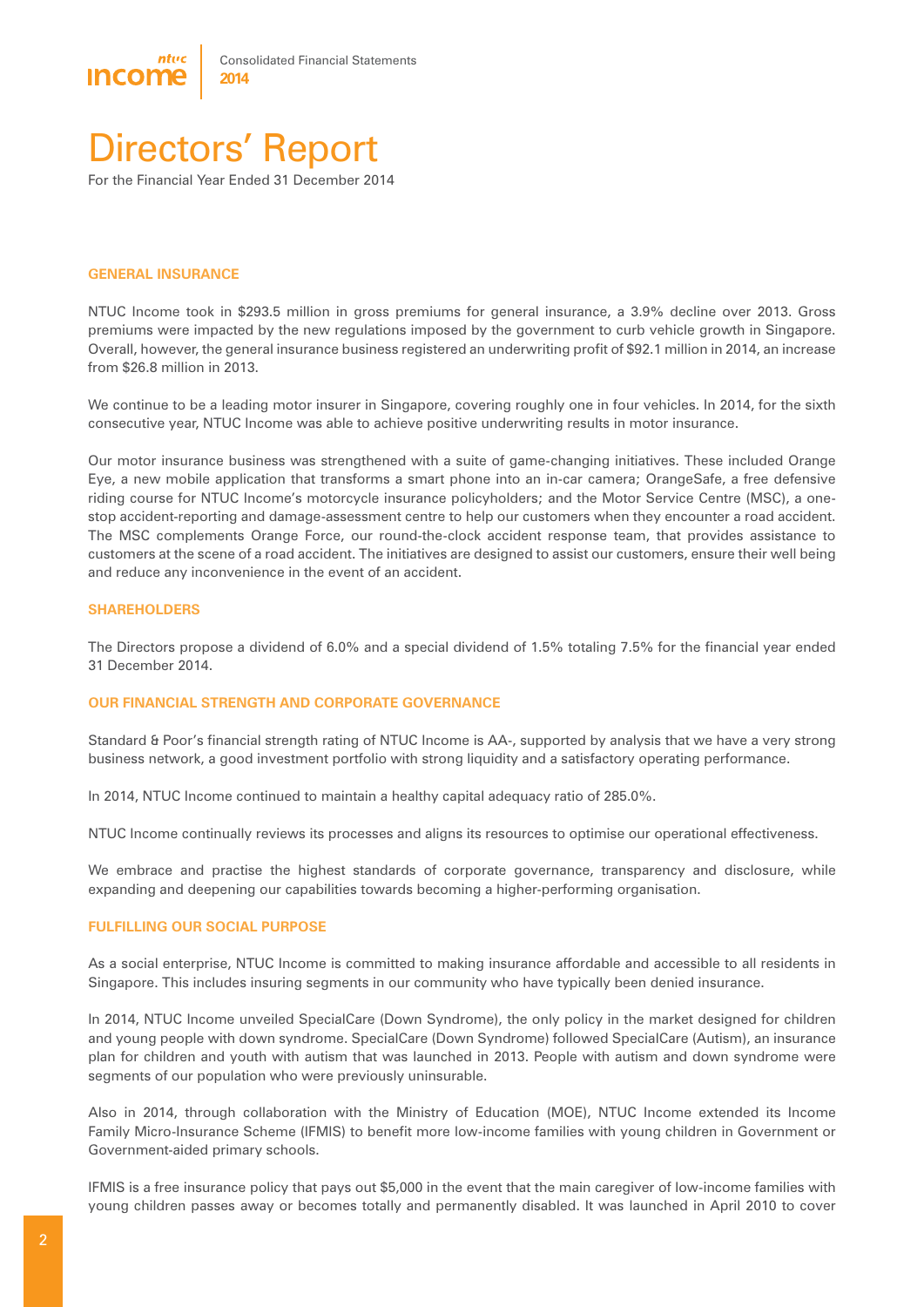

# Directors' Report

For the Financial Year Ended 31 December 2014

some 13,000 families already registered under the ComCare GROW schemes administered by the five Community Development Councils. These schemes later came under the purview of the Ministry of Social and Family Development.

The collaboration with MOE enables all children in primary schools who are recipients of MOE's Financial Assistance Scheme to be automatically covered under IFMIS, which broadens the scheme's coverage to more than 30,000 families.

In 2014, Spectra Secondary School, one of Singapore's two specialised schools for Normal Technical Education, became a beneficiary of OrangeAid, NTUC Income's corporate social responsibility programme. The funding from OrangeAid for the school's "I Believe" Programme provides more activities and programmes that build up confidence, character and resilience of students at Spectra Secondary School.

Collectively, OrangeAid positively impacted the lives of more than 2,000 children from the 10 beneficiaries we support.

In 2014, NTUC Income contributed more than \$2.1 million to the Labour Movement, including \$1.0 million to the NTUC U Care Fund that provides assistance to low-income members and their families.

NTUC Income's efforts in doing good received recognition when we were conferred the 2014 President's Award for Philanthropy in the corporate category. The prestigious award is an important validation of what we have been doing and our impact on society.

Looking ahead, NTUC Income is committed to enhancing our OrangeAid programme to help more disadvantaged children and youth to have a better future.

#### **CONCLUSION**

The Directors would like to express their deepest appreciation to NTUC, the unions and affiliates, as well as NTUC Income's partners, customers, management and staff for contributing to NTUC Income.

It is their commitment to supporting our customers and the community, along with a portfolio of distinctive value, which allows us to be confident about sustaining our efforts to make a bigger difference in the lives of those we serve.

For and on behalf of the Board of Directors

Stephen Lee Chairman

Singapore, 24 March 2015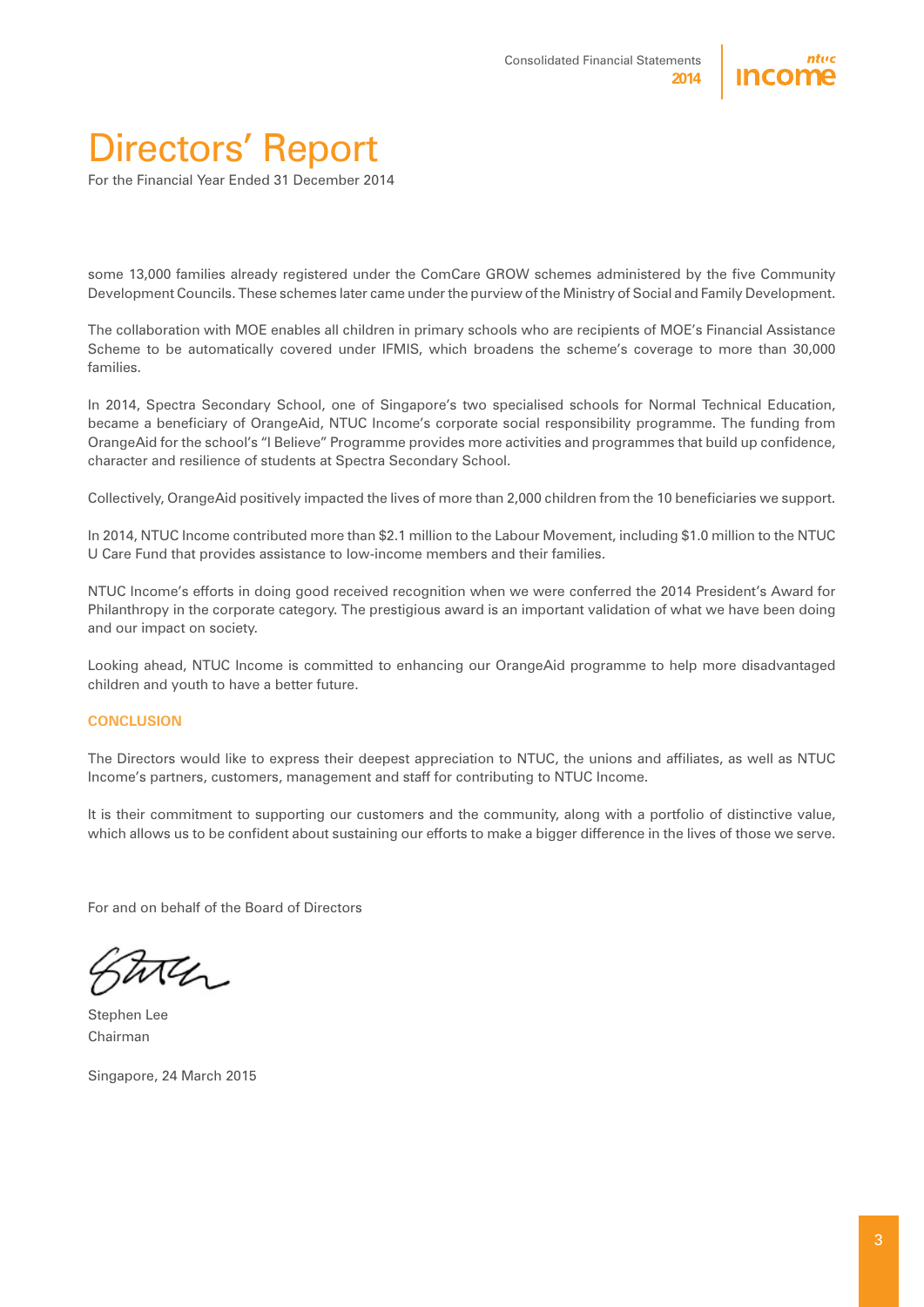



Mr Stephen Lee **Mr Tan Suee Chieh Dr Audrey Chin** Dr Audrey Chin

#### **STEPHEN LEE**

#### **Chairman**

Mr Stephen Lee was co-opted to the Board on 15 November 2013 as Director representing the Founder Member and appointed as the Chairman on 1 January 2014. He is the Chairman of Singapore Airlines Ltd and SIA Engineering Company Ltd, as well as Managing Director of Shanghai Commercial and Savings Bank Ltd (Taiwan) and Great Malaysia Textile Investments Pte Ltd.

Mr Lee is also a member of the National Wages Council and an Alternate Member of the Council of Presidential Advisers. He is a Director of the Singapore Labour Foundation and NTUC Enterprise Co-operative Limited, amongst several other appointments.

Mr Lee was a Nominated Member of Parliament from 1994 to 1997. He was awarded the Public Service Star in 1998 and the Distinguished Service Order in 2006 for his contributions to both the public and private sectors.

Mr Lee graduated from Northwestern University, Illinois, USA, in 1973 with a Master of Business Administration.

#### **TAN SUEE CHIEH**

#### **Director**

Mr Tan Suee Chieh was appointed to the Board on 30 May 2003 and was last re-elected as Director representing the Founder Member on 23 May 2012. He is a member of the Investment, Risk Management, Nominating, and Human Resource & Remuneration Committees.

Mr Tan is the Group Chief Executive of NTUC Enterprise Co-Operative Limited. He has been a Director of NTUC Income since 2003 and was its Chief Executive from 2007 to 2013. He previously held the appointment of President, Asia Pacific Region at SHL Group plc. Prior to that, he was Managing Director for Prudential plc's businesses in Hong Kong, Malaysia and Singapore.

Mr Tan serves on the Boards of several NTUC social enterprises, the International Co-operative & Mutual Insurance Federation (UK), is a Fellow of the Institute of Actuaries (UK), and a Trustee of the Singapore LSE Trust.

He graduated with honours from the London School of Economics and a Masters in Social Organisational Psychology from Columbia University.

#### **AUDREY CHIN**

#### **Director**

Dr Audrey Chin was first elected to the Board on 30 May 2008 and last re-elected as director representing Ordinary Members on 3 June 2014. She is a member of the Investment, Risk Management, Nominating, and Human Resource & Remuneration Committees. Dr Chin is also the lead independent director.

Dr Chin is the Chairman of Keppel REIT Management Limited and Vietnam Investing Associates - Financials (S) Pte Ltd. She has worked in investment management and strategy at the Government of Singapore Investment Corporation, Fortis Private Bank, Pacific Asset Management (S) Pte Ltd and Rossignol Pte Ltd.

Dr Chin is also a Director of JC Trust Pte Limited. She holds a PhD in Public Policy from Rand Graduate School.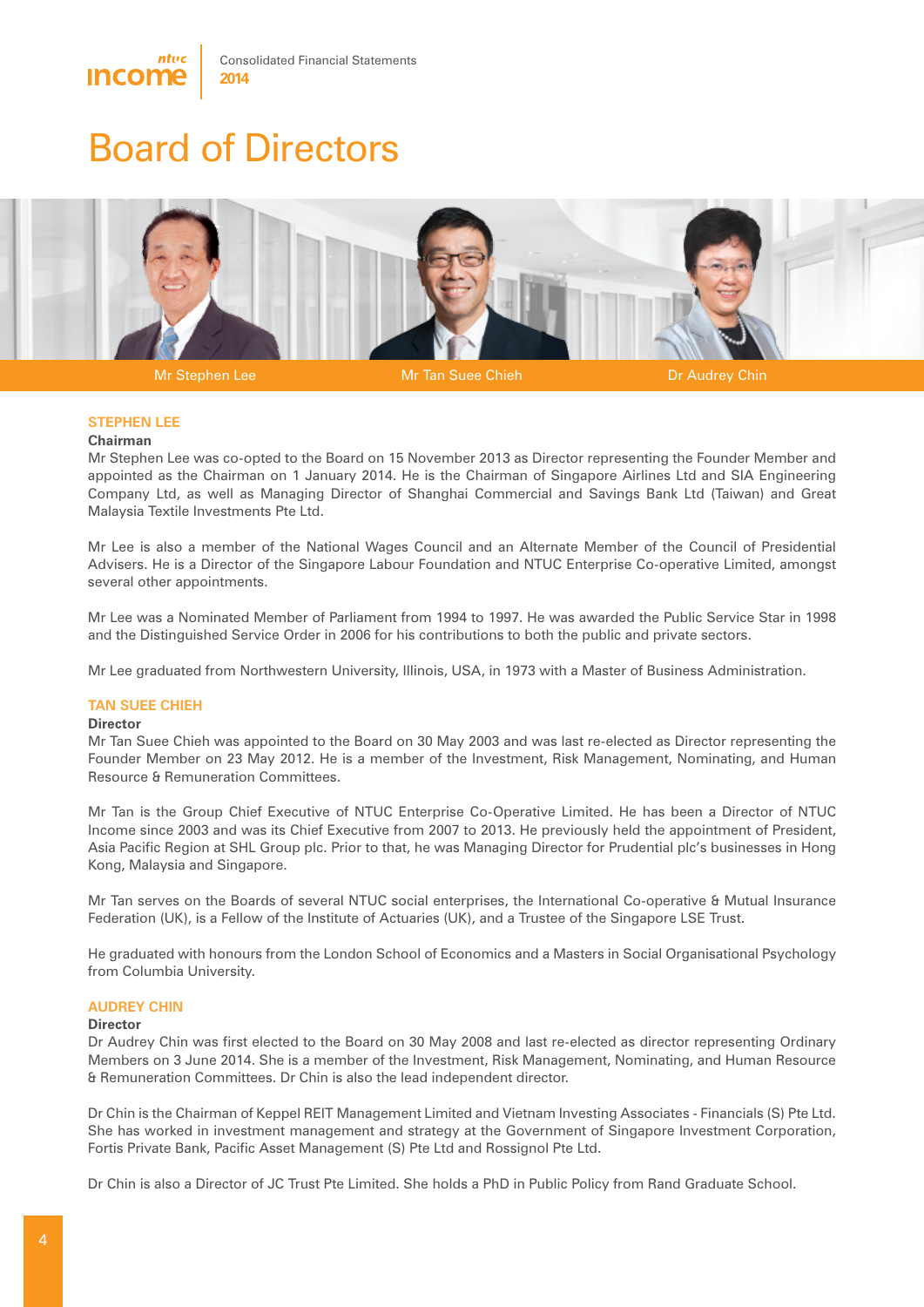



Mr Philip Eng Dr Sung Cheng Chih Mr Richard Shermon

#### **PHILIP ENG**

#### **Director**

Mr Philip Eng was first elected to the Board on 30 May 2008 and was last re-elected as Director representing Institutional Members on 3 June 2014. He is the Chairman of the Audit Committee.

Mr Eng is non-executive Chairman of mDR Limited and Frasers Centrepoint Asset Management Ltd. He holds directorships in several companies including Hektar Asset Management Sdn Bhd, The Hour Glass Ltd, Singapore Health Services Pte Ltd and Frasers Centrepoint Ltd. He is a Commissioner of PT Adira Dinamika Multi Finance Tbk, Indonesia.

Mr Eng is currently Singapore's High Commissioner to Canada. He graduated from the University of New South Wales with a Bachelor of Commerce in Accountancy and is an Associate Member of the Institute of Chartered Accountants in Australia.

#### **SUNG CHENG CHIH**

#### **Director**

Dr Sung Cheng Chih was first elected to the Board on 24 May 2011 and last re-elected as director representing the Founder Member on 3 June 2014. He is the Chairman of the Risk Management, Nominating, and Human Resource & Remuneration Committees. Dr Sung joined GIC in 1993 and retired as Managing Director and Chief Risk Officer for the GIC Group in 2011.

Dr Sung is currently Investment Advisor to the Singapore Ministry of Finance, Corporate Advisor to Temasek International Advisors Pte Ltd, and non-executive director of Markit Limited, MIT Investment Management Company, and Wealth Management Institute, Singapore. He is also serving on the Expert Panel of the Ministry of Finance in Norway, the Investment and Risk Advisory Panel of the Monetary Authority of Singapore, and the Advisory Board of the Center for Finance and Policy at the Massachusetts Institute of Technology.

Dr Sung studied Applied Mathematics at the University of Waterloo and also holds a PhD degree in Pure Mathematics from the University of Minnesota.

#### **RICHARD SHERMON**

#### **Director**

Mr Richard Shermon was first elected to the Board on 24 May 2011 and last re-elected as director representing the Founder Member on 3 June 2014. He is a member of the Audit and Risk Management Committees.

Mr Shermon, originally from the UK, is now an Australian citizen managing his own financial consultancy business based in Melbourne. He has more than 25 years of experience in financial services, of which he was the CEO of AXA Life Insurance in Singapore for three years. He is a qualified actuary and has a strong background in actuarial science as well as a good knowledge of the insurance business in UK, Australia and Singapore.

Mr Shermon holds an honours degree in Mathematics from the Oxford University and is a Fellow of the Faculty and Institute of Actuaries, UK.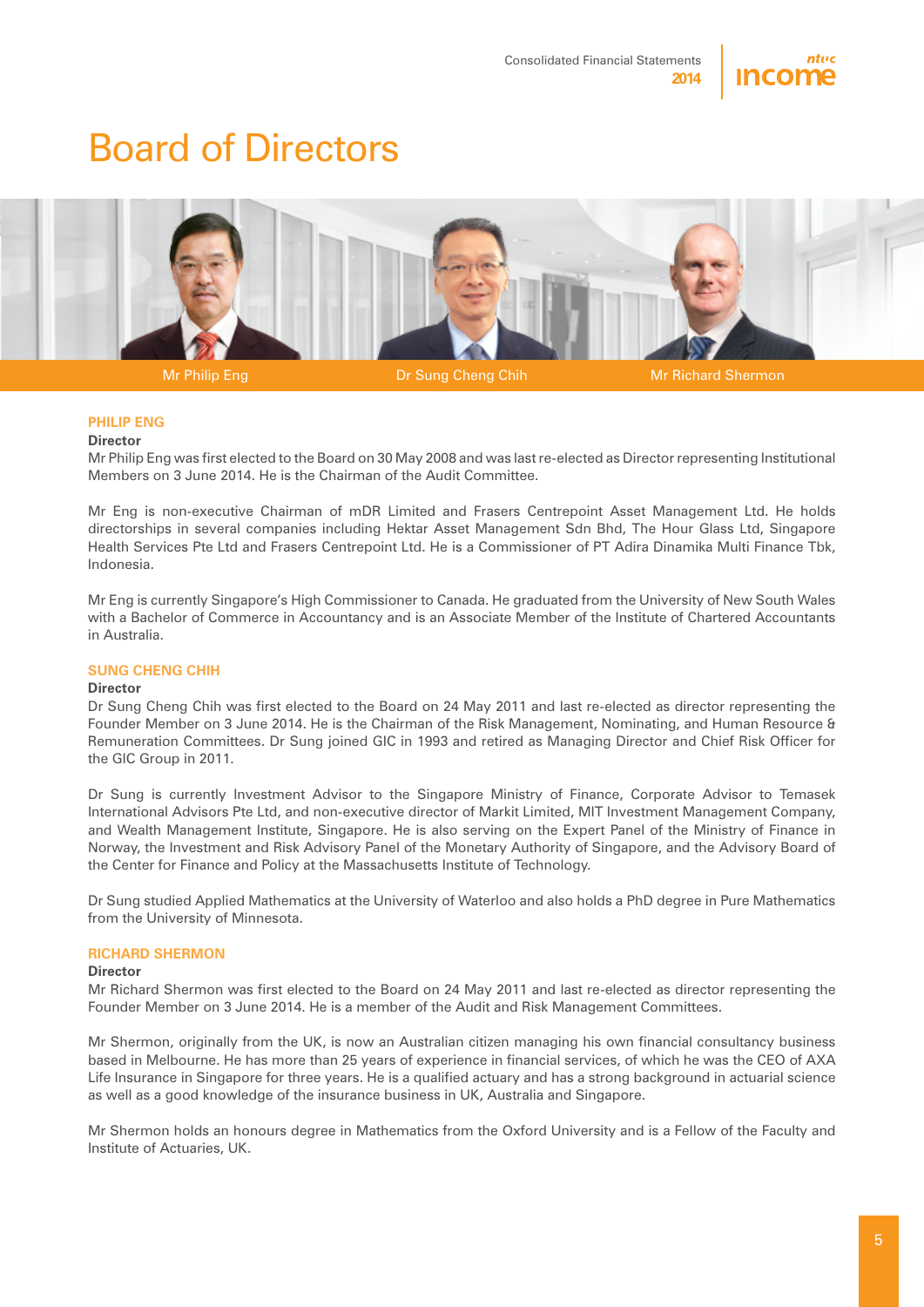



Mr Heng Chee How Ms Diana Chia Ms Diana Chia Mr Choong Tuck Oon

#### **HENG CHEE HOW**

#### **Director**

Mr Heng Chee How was elected to the Board on 23 May 2012 as Director representing the Founder Member. He is a member of the Risk Management Committee.

Mr Heng is the Deputy Secretary-General of NTUC. He started his career in the Singapore Police Force before moving to NTUC in 1995. He also serves on the Board of NTUC Enterprise Co-operative Ltd and as a trustee and advisor to several trade unions. He is the Executive Secretary of the United Workers of Electronic and Electrical Industries and Union of Telecoms Employees of Singapore.

Mr Heng holds a Master of Arts degree from Cambridge University and a Master in Public Administration from Harvard University.

#### **DIANA CHIA**

#### **Director**

Ms Diana Chia was elected to the Board on 23 May 2012 as Director representing the Institutional Members. She is a member of the Audit Committee.

Ms Chia is the President of the NTUC. She is also the General Secretary of the Healthcare Employees Union. Ms Chia has been a member of the NTUC Central Committee since 1994 and has been active in its Women's Programme. She is a director of NTUC Enterprise Co-operative and a member of the Industrial Arbitration Court Employee Panel, National Wages Council, Singapore Workforce Development Agency (Healthcare ISTC) and Singapore Nursing Association, among others.

Ms Chia holds a degree in Health Science (Nursing) from the University of Sydney and various other qualifications including a diploma in Industrial Relations.

#### **CHOONG TUCK OON**

#### **Director**

Mr Choong Tuck Oon was elected to the Board on 23 May 2012 as Director representing the Ordinary Members. He is a member of the Risk Management Committee.

Mr Choong was with Accenture for 23 years until his retirement in 2010 as Senior Partner in the Financial Services Asia-Pacific practice where he led transformation and technology initiatives for banks and insurance companies in Singapore and in the region. Mr Choong was also involved in voluntary non-governmental organisation activities, such as launching a bank-of-banks for micro-finance institutions across Indonesia for a consortium of international aid agencies, and developing a new growth strategy across 11 countries in Asia Pacific for an international conservation fund.

Mr Choong is a non-executive director of RHB Bank, RHB Islamic Bank, RHB Private Equity, OSK Indochina Bank, OSK Indochina Securities and FIDE Forum. He is also currently involved as mentor and advisor for various start-up initiatives in NUS Enterprise, MDA and SiTF.

Mr Choong holds a Bachelor of Science degree (First Class Honours) from the University of Malaya, a Master of Science degree from the Asian Institute of Technology and Executive Diploma in Directorship from Singapore Management University.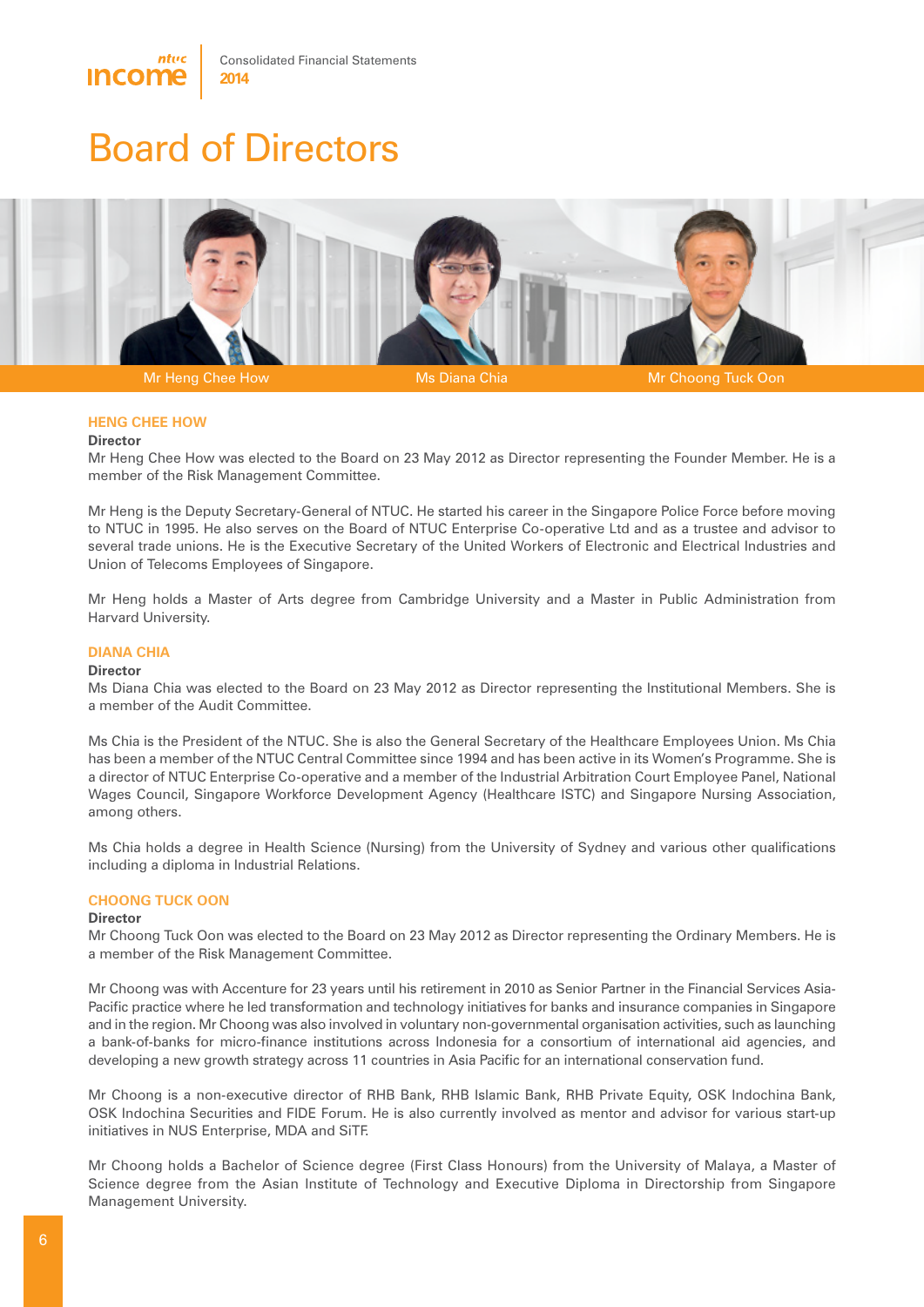



#### **LAU WING TAT**

#### **Director**

Mr Lau Wing Tat was elected to the Board on 5 June 2013 as Director representing the Institutional Members. He is the Chairman of the Investment Committee.

Mr Lau is currently a director of the Central Provident Fund Board and Hyflux Limited. Mr Lau joined the Government of Singapore Investment Corporation in 1983 for a career in Investment Management. He was with GIC for the next 20 years, where he played a number of different roles in various departments. Between February 2005 and June 2007, Mr Lau served as the Chief Investment Officer and Chief Executive Officer of DBS Asset Management, a wholly-owned subsidiary of the DBS Group. Thereafter, he took on several directorships and advisory roles.

Mr Lau has a First Class Honours degree in Mechanical Engineering from the University of Singapore and is a Chartered Financial Analyst.

#### **KEE TECK KOON**

#### **Director**

Mr Kee Teck Koon was elected to the Board on 3 June 2014 as director representing the Founder Member. He is a member of the Investment Committee.

Mr Kee is currently non-executive Chairman of Changi Airports International Pte Ltd and Alexandra Health Fund Limited. He also holds directorships in NTUC Enterprise Co-operative Limited, Raffles Medical Group Ltd and Capitaland Limited, among others.

Mr Kee started his career in 1979 with the Singapore Armed Forces and was with the Ministry of Defence until 1991. Thereafter he held senior management appointments with several organisations before joining the Capitaland Group in 2003. After holding several senior positions, he retired as the Chief Investment Officer of CapitaLand Limited in July 2009.

Mr Kee holds a Master of Arts from Oxford University.

#### **KEVIN SCULLY**

#### **Director**

Mr Kevin Scully was co-opted to the Board on 1 January 2015 as director representing the Founder Member. He is a member of the Audit and Investment Committees.

Mr Scully holds directorships in PNE Micron Holdings Limited, and Electro Optic Systems (Australia). He is also an executive director of companies related to Netresearch such as NRA Capital Pte Ltd.

Mr Scully is Adjunct Professor at the SIM University's School of Human Development & Social Services. He is a member of the MAS-Commercial Affairs Department panel of experts on securities offences and a member of the Investment Committee of the SIM Group.

Mr Scully has more than 30 years of experience in equities research and analysis, as well as corporate advisory matters, in various positions such as the head of research of Schroder Securities (Singapore) Pte Ltd and director of Schroder Asia Securities (Hong Kong) Limited. Over the last 15 years, he worked in the Netresearch-Asia group.

Mr Scully holds a Bachelor of Social Science (Honours) in Economics from the National University of Singapore.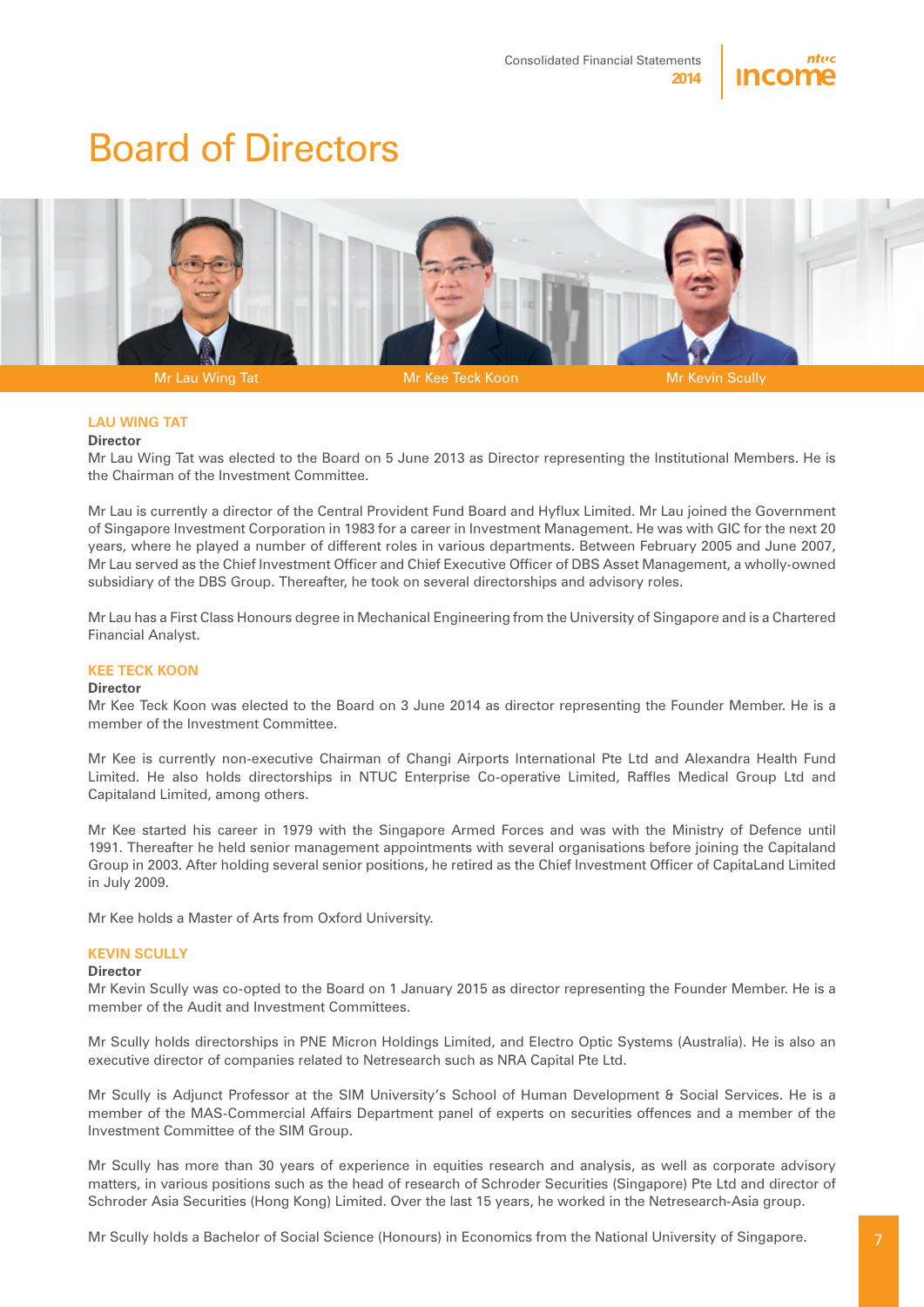

# Making a Difference in our Community

### NTUC Income Kite Festival 2014

While kites have become increasingly sophisticated, innovative and creative over the years, kite-flying remains an inclusive and wholesome activity that brings friends and family together.

The transformation of kites mirrors the evolution of NTUC Income itself – we have become more dynamic and able to meet the needs of a new generation of Singaporeans better.





At the same time, we have retained our foundational purpose of making essential insurance accessible and affordable to all.

That is why NTUC Income is closely associated with the annual Kite Festival. In 2014, NTUC Income volunteers hosted about 200 guests from some of our OrangeAid beneficiaries.

### President's Award for Philanthropy

NTUC Income was conferred the prestigious 2014 President's Award for Philanthropy in the corporate category.

As a social enterprise that is "made different" and with doing good as part of our DNA, the recognition is especially meaningful and will inspire us to do more to take OrangeAid to a higher level.

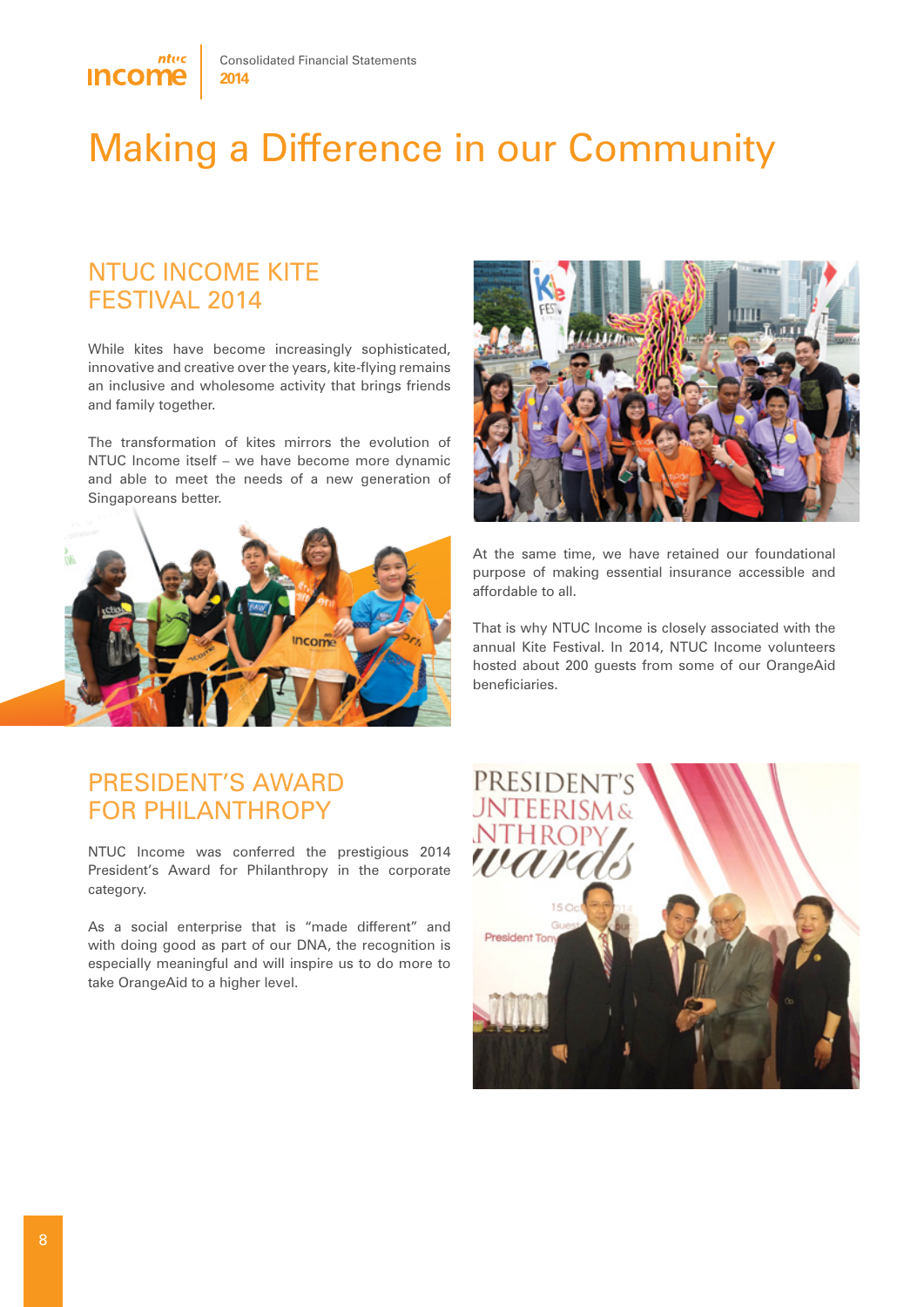



### **ORANGEAID** Donor Appreciation

In May 2014, students from Assumption Pathway School's culinary class baked cookies and bread, and distributed them at NTUC Income's Bras Basah and Tampines branches. This was part of the OrangeAid Donor Appreciation drive for NTUC Income policyholders who contributed to OrangeAid through outright donations or the rounding up of their policy premiums.

# ntuc **Incerne** orangeaid





### Chinese New Year Visit TO THK HOME FOR Disabled@Eunos

NTUC Income's annual visit to THK Home for Disabled@ Eunos, one of our beneficiaries of OrangeAid, is a cherished tradition that dates back more than two decades. Many in NTUC Income have seen some of the Home's residents grow up from young children to cheerful adults.

In 2014, more than 100 volunteers from NTUC Income participated in the visit.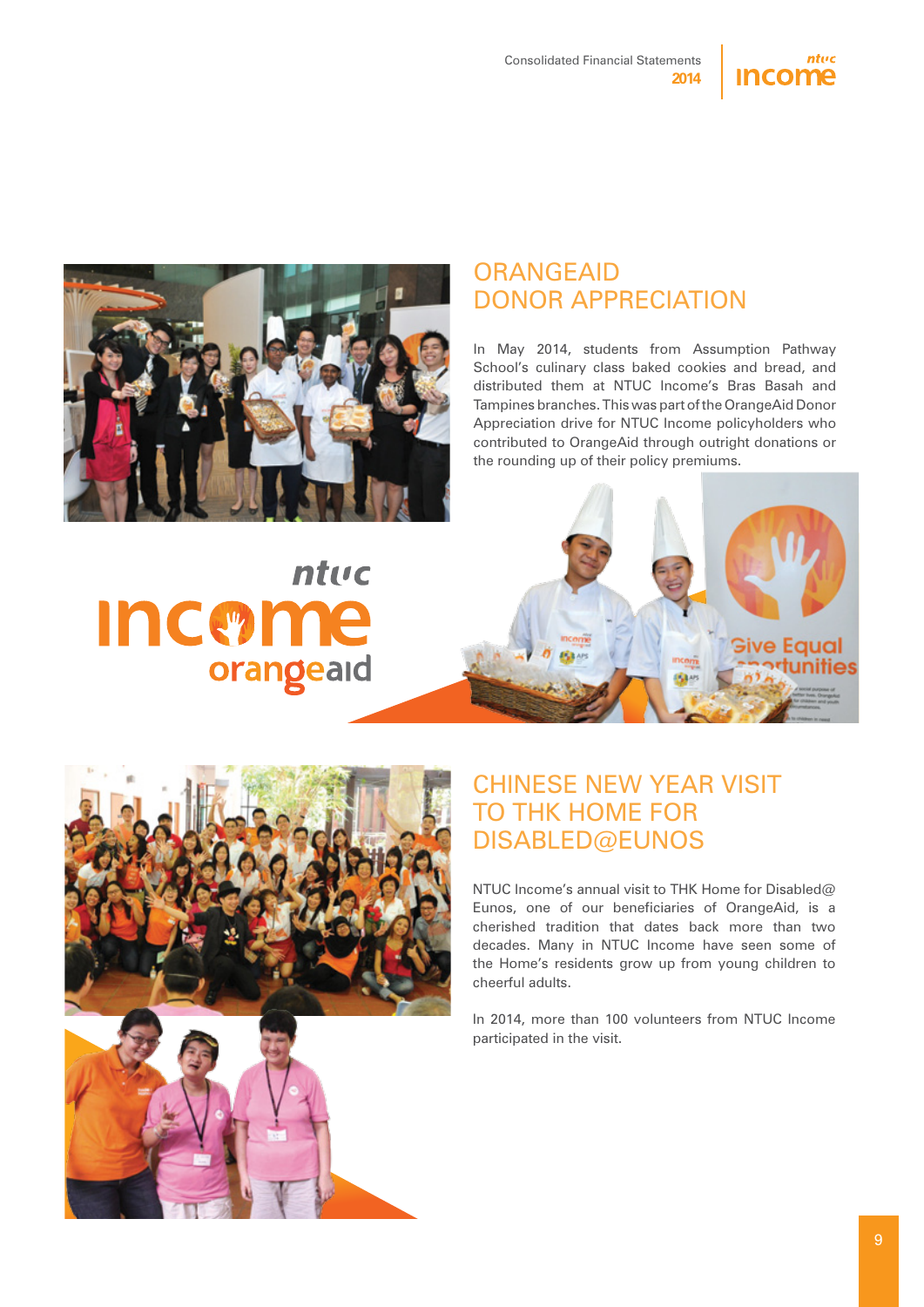# Corporate Governance

#### **INTRODUCTION**

NTUC Income adopts a high standard of corporate governance consistent with best practices. Its framework of corporate governance policies and practices is in line with the Guidelines on Corporate Governance issued by the Monetary Authority of Singapore (MAS), the Insurance (Corporate Governance) Regulations (ICGR), the Co-operative Societies Act and the By-Laws of NTUC Income.

NTUC Income recognises the importance of having a set of well-defined corporate governance processes to enhance performance and accountability, to sustain business performance and to safeguard the interest of its stakeholders. The promotion of corporate transparency, integrity and accountability at all levels of the organisation is led by the Board and assisted by the management team.

#### **BOARD GOVERNANCE**

#### **Board Role and Responsibilities**

The Board of Directors oversees the affairs of the Co-operative, including setting its strategic direction and long-term goals, and reviewing its performance. The principal duties of the Board include:

- Approving broad policies, strategies and objectives of the organisation
- Monitoring management performance, including the implementation of strategies, policies and business results
- Approving annual budgets (capital and operating), major fund proposals, and investment and divestment proposals
- Overseeing investment management including approval of investment policy and strategy
- Overseeing the processes for evaluating the adequacy of internal controls, risk management, financial reporting and compliance
- Overseeing talent acquisition, development and retention including compensation polices and succession planning
- Assuming responsibility for corporate governance including reviewing the code of conduct and standards of business practice

Matters which require specific Board approval / endorsement include, but are not limited to the following:

- investments, risks, capital expenditure, borrowings, forgiveness of debts and loan write offs exceeding delegated limits
- material acquisition and disposal of assets
- bonus declaration to policyholders
- share issuance and dividend declaration
- amendments to the By-Laws
- appointment of directors and key executives
- every transaction with a related party
- opening of bank accounts and authorised signatories to operate the accounts
- authorised signatories for documents executed under common seal
- any other matter as required under the By-Laws and applicable laws and regulations

The Board exercises stewardship in directing the Co-operative towards achieving its objectives. It ensures that the Co-operative adopts sound corporate governance practices, complies with applicable laws and regulations, and has the necessary measures in place to achieve its objectives. It monitors management performance and emphasises professionalism and honesty in all dealings, and at all levels in the organisation so as to sustain the Co-operative's standing, image and reputation.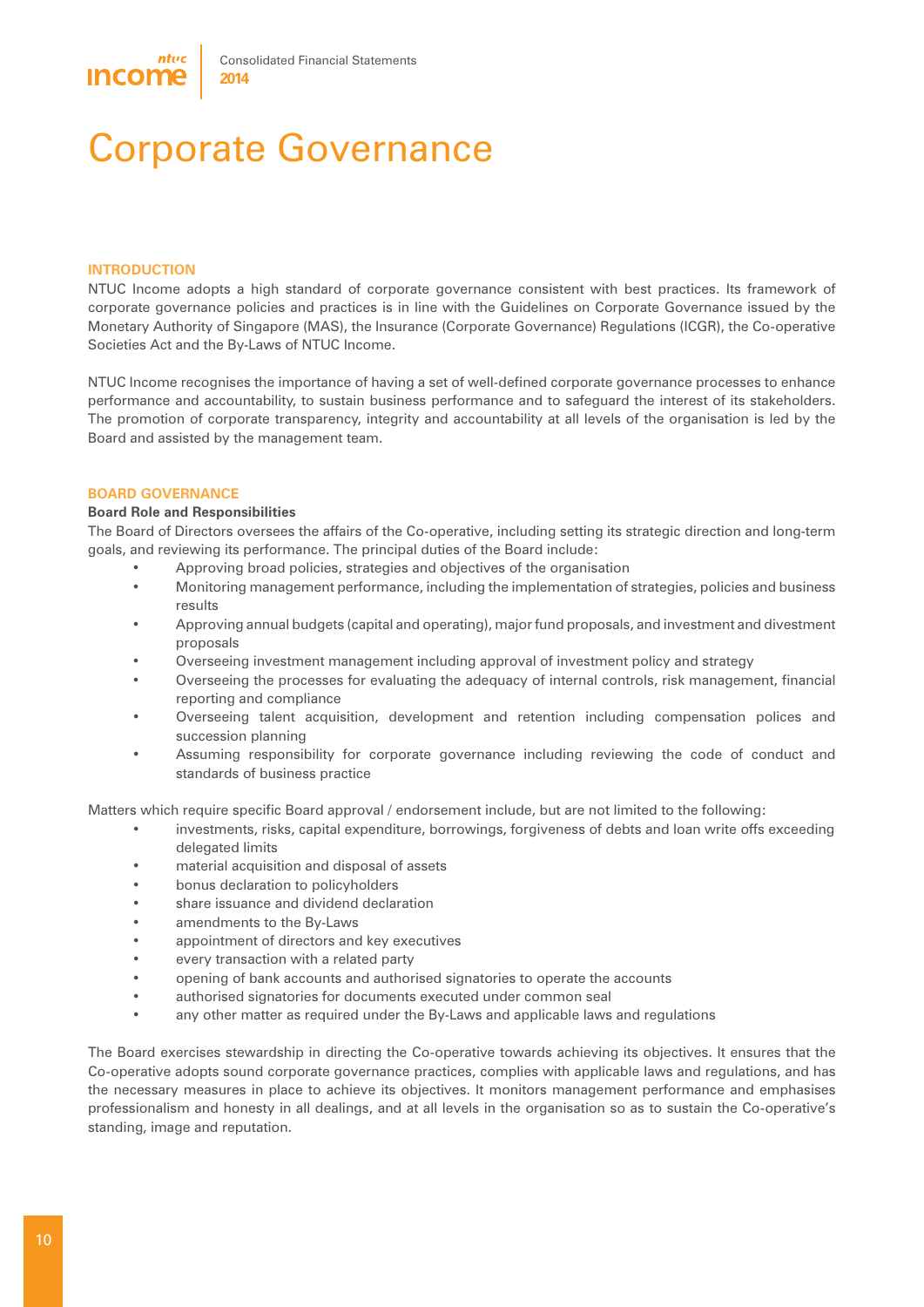

## Corporate Governance

#### **Board Composition**

|           | The Board comprises 12 members as follows: |  |  |  |  |
|-----------|--------------------------------------------|--|--|--|--|
| Chairman  | Stephen Lee                                |  |  |  |  |
| Directors | Tan Suee Chieh                             |  |  |  |  |
|           | <b>Audrey Chin</b>                         |  |  |  |  |
|           | Philip Eng                                 |  |  |  |  |
|           | Sung Cheng Chih                            |  |  |  |  |
|           | <b>Richard Shermon</b>                     |  |  |  |  |
|           | Heng Chee How                              |  |  |  |  |
|           | Diana Chia                                 |  |  |  |  |
|           | Choong Tuck Oon                            |  |  |  |  |
|           | Lau Wing Tat                               |  |  |  |  |
|           | Kee Teck Koon                              |  |  |  |  |
|           | Kevin Scully                               |  |  |  |  |
|           |                                            |  |  |  |  |

Mr Kee Teck Koon was elected to the Board at the 44th Annual General Meeting (AGM) held on 3 June 2014. Mr Kevin Scully was co-opted to the Board on 1 January 2015.

Dr Audrey Chin was appointed as the lead independent director with effect from 4 June 2014.

Mr Kevin Kwok stepped down from the Board with effect from 2 January 2015. Mr Chua Lee Ming, who was elected to the Board at the 44th AGM stepped down from the Board on 1 February 2015.

The Nominating Committee (NC) is of the view that diversity on the Board in terms of background and experience is important. It has assessed the skills of the directors and agreed that the desired competencies include accounting, actuarial, auditing, finance, insurance, investments, legal and risk management. The directors collectively possess a wide spectrum of these competencies. There is a good mix of general business background and specialist skills. With their broad knowledge, expertise and experience from different industries, the Board provides valuable insights and advice to management.

The NC has formalised a continuous development programme for the directors to further equip them with appropriate skills to perform their roles on the Board and Board Committees. This is in line with the Guidelines on Corporate Governance. However, in order to have more flexibility, the NC is of the view that the number of hours of training and the types of courses under this programme should not be fixed. It has agreed that the continuous development programme will comprise talks and seminars organised by external organisations, talks by invited speakers at Board and Board Committee meetings (or other separate occasion) and the training component from presentations on technical issues made at such meetings.

#### **Directors' Independence**

The MAS Guidelines on Corporate Governance and the ICGR advocate a strong and independent element on the Board so that it is able to exercise objective judgment independent from management and substantial shareholders. The NC determines the independence of the directors prior to appointment and annually, based on criteria set out in the Corporate Governance Guidelines and ICGR. Such criteria include whether a director's length of service has affected his / her independence, and any relationship with the Co-operative, its related companies or its officers that could interfere, or be reasonably perceived to interfere, with the exercise of the director's independent business judgment with a view to the best interests of the Co-operative.